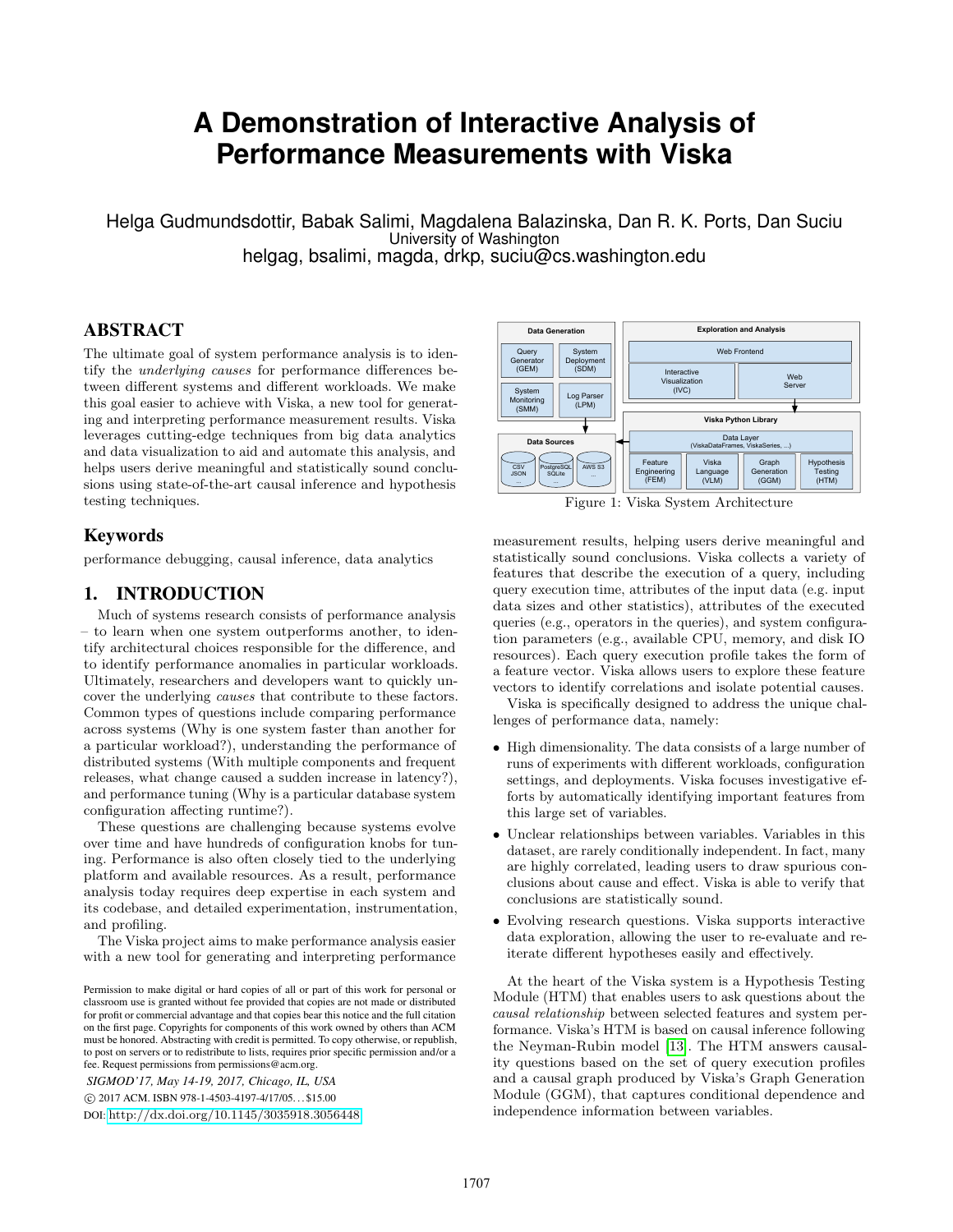While performance analysis with Viska culminates in hypothesis testing with the HTM, the user must first be able to identify and refine a hypothesis. Viska supports the endto-end task of performance debugging, including data generation and visualization. The complete system architecture is shown in [Figure 1.](#page-0-0) As the figure shows, Viska provides an initial module that facilitates the generation, collection, and management of performance data for analysis. Viska further includes a rich and configurable set of visualizations that enable users to visually explore the data and identify potential root causes to investigate. Third, Viska enables users to engage in feature engineering and produce new features from their initial set of features. Finally, the data is ready for analysis with the HTM.

In this demonstration, the attendees will go through the experience of debugging specific performance questions in two recent versions of PostgreSQL. Attendees will go through the three key steps of the debugging process: (1) data visualization and identification of potential root causes of a suspicious performance behavior; (2) causal inference to determine if a potential cause is an actual cause; and (3) feature engineering to refine the analysis process.

Overall, this demonstration makes three contributions:

- It presents a new approach for performance debugging in database systems based on causal inference. It shows both the theoretical aspects of the approach and its implementation in the Viska system.
- It demonstrates the components necessary for end-to-end performance debugging including data visualization, feature engineering, data collection and generation, and ultimately hypothesis testing. It shows how these components interact during the performance debugging process.
- It enables conference attendees to experience the challenges of performance debugging on real data from recent versions of PostgreSQL and how the Viska system effectively supports that task.

### 2. THE VISKA SYSTEM

The Viska system automates and guides the three core tasks of performance analysis: generating, exploring and analyzing performance data. In this section, we present an overview of Viska, and how its various components (shown in [Figure 1\)](#page-0-0) address each of these tasks. As a running example, we will compare the performance of two recent versions of PostgreSQL and investigate the causes of the difference. While this is an intentionally simple example to shorten exposition, it already presents a number of challenges that are not easy to address without Viska's key features.

#### 2.1 Generating performance data

Viska analyzes performance data obtained by benchmarking systems. This data consists of a set of profiles each representing a single execution of an experiment. A profile has a set of input variables that vary between experiments, such as the types of queries run, data set used, or configuration parameters. Viska records these along with a set of observed variables: properties of the execution (e.g., number of rows processed), system-level metrics (e.g., CPU and disk utilization), and outcome variables (e.g., query execution time). [Table 1](#page-1-0) gives a simple example of what a dataset might look like, showing the first four records. We do not describe the modules for workload generation, system deployment, and metrics gathering here.

<span id="page-1-0"></span>

| Version | TableSize | OutputRows | CPU   | DiskIO  | Runtime |
|---------|-----------|------------|-------|---------|---------|
| 9.4.5   | 2 GB      | 800665     | 77.44 | 890.00  | 2.4     |
| 9.4.5   | 8 GB      |            | 88.89 | 650.20  | 16.3    |
| 9.6.0   | 8 GB      | 47989007   | 91.21 | 1420.67 | 17.0    |
| 9.6.0   | 8 GB      | 39838415   | 89.72 | 1337.10 | 16.1    |

Table 1: Example dataset

<span id="page-1-2"></span>

Figure 2: Example causal graph generated from the dataset described in [Table 1](#page-1-0) using the GGM.

## 2.2 Exploring performance data

Recent innovations in visual data exploration tools are able to help users make sense of high dimensional datasets [\[17,](#page-3-1) [5,](#page-3-2) [16\]](#page-3-3). Drawing inspiration from this line of work, we incorporate various visualization techniques into Viska's Interactive Visualization Component (IVC), which provides an engaging way for users to explore performance results. In contrast to general-purposes visualization tools like Tableau, our choices of visual encodings and charts shown are customized to support a performance analysis. This workflow includes selecting subpopulations (e.g. filtering long running queries); creating new features derived from others (e.g. binning or merging variables); creating and interpreting a causal model (described in [Section 2.3\)](#page-1-1); and generating and exploring a causal dependency graph (see example in [Figure 2\)](#page-1-2).

The IVC shows coordinated multi-views with distributions of important variables, which the user can interact with to discover outliers, trends and correlations. [Figure 3](#page-2-0) displays a simplified version of our example dataset, showing the distribution of input and outcome variables. The user is able to brush the group of longer running queries and see immediately the distribution of input variables for this selection. Here, most long-running queries executed on a large input table, but a few outliers ran on a smaller table. By further brushing to select those outliers in the TableSize chart, the user can see that these queries were all executed on the new version of the database. The user can quickly investigate and form hypotheses in this manner.

While visual exploration tools are useful in generating hypotheses, they have been criticized for encouraging users to draw conclusions that may not be statistically significant [\[3\]](#page-3-4). Viska emphasizes measures of bias and statistical significance at each step of the workflow to address this problem.

### <span id="page-1-1"></span>2.3 Analyzing Performance Data

The Hypothesis Testing Module (HTM) enables Viska to generate statistically sound explanations for observed relationships between various features of a system, such as workload parameters, system metrics, and performance results. It is built upon a long tradition of work in discovering cause-effect dependencies. In particular, the HTM is based on the Neyman-Rubin Causal Model [\[13\]](#page-3-0). In this model, the objective is to quantify the causal effect of a binary treatment on an outcome given a vector of potentially confounding effects called covariates.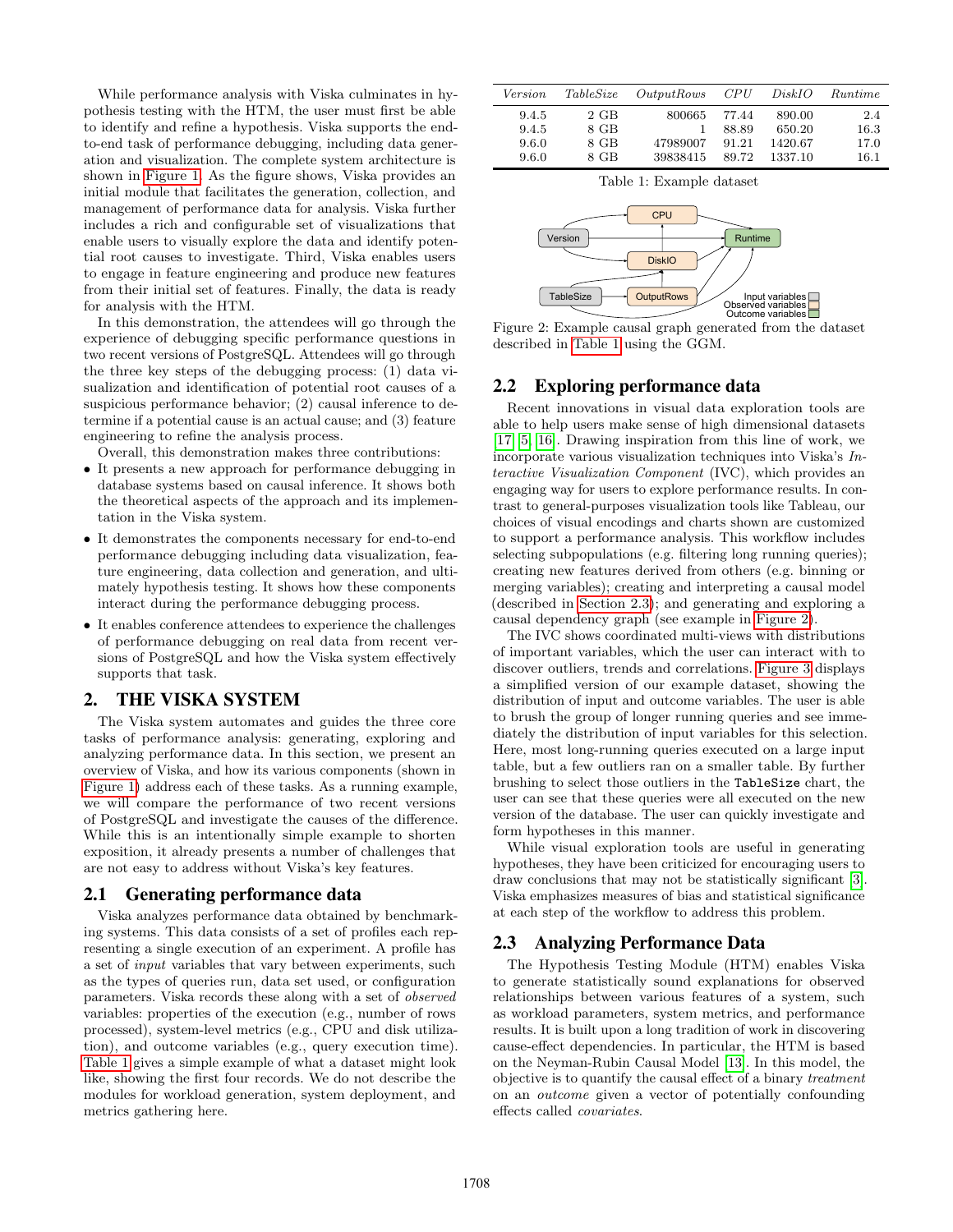<span id="page-2-0"></span>

<span id="page-2-1"></span>Figure 4: Screenshot of a user creating a new feature by custom binning, using Viska's expression language.

To investigate the performance difference between two versions of PostgreSQL, we might construct our model as follows: We select Version as our treatment (after making it binary). We refer to samples from the new version as treated, and others as the control. We choose Runtime as the outcome variable, and select the four other potentially confounding variables in the table as covariates. The goal of the analysis is to compute the average treatment effect:

#### $\text{ATE} = \mathbb{E}[\text{Runtime}|\text{Version} = \text{new}]-\mathbb{E}[\text{Runtime}|\text{Version} \neq \text{new}]$

over the possible values of the covariates. The key challenge in this computation is that there are unlikely to be samples representing both the treated and control groups for every unique set of covariate values. For example, the new version of PostgreSQL may achieve higher disk throughput, leading to values of DiskIO not obtainable for the older version.

To draw statistically valid conclusions in spite of this challenge, Viska's HTM uses techniques such as matching and subclassification which aim to prune data in such a way that the treated and control groups have similar covariate values [\[9,](#page-3-5) [12\]](#page-3-6). Intuitively, the result of this pruning simulates a controlled experiment. To obtain statistically efficient estimators for ATE, HTM follows the suggestions of [\[7\]](#page-3-7), and uses causal graphs for covariate selection. The Graph Generation Module (GGM) of Viska is used to infer causal graphs, such as the one seen in [Figure 2,](#page-1-2) by checking conditional independence between variables. We do not describe the techniques used for graph discovery here.

Finally, the HTM uses one of several statistical tests, such as the Z-test, to compute the statistical significance of ATE. To avoid the challenge of multiple hypothesis testing [\[15\]](#page-3-8), where excessive analysis of a single dataset risks finding artificial patterns, Viska takes two approaches. First, it keeps track of the number of hypotheses that a user has tested and adjusts statistical significance accordingly. Second, it enables a user to run new sets of experiments to generate fresh data and continue an investigation.

#### 3. DEMONSTRATION DETAILS

Our demonstration will allow attendees to explore several performance questions using Viska. Here, we focus on one question: Is the newest version of PostgreSQL faster at read queries than the previous one, and, if so, why? We run a workload of simple generated queries on a large table, recording the runtime for each query along with the workload parameters, database configuration, query plans, and systemlevel metrics.

None

 $~<1^M$ <sub>1</sub>M  $<$  10<sup>M</sup>  $+10^M$ 

Defining the Population: During the first phase of the demonstration, the user is shown an overview of the dataset. Along with basic statistics, the first screen presents the user with coordinated views of the distribution of both outcome and input variables, similar to [Figure 3.](#page-2-0) The user can use brushing to define the population of interest. The tool immediately reflects changes in the outcome variables as different subpopulations are selected. This allows the user to quickly gain intuition into which variables are important and form initial hypotheses as to potential causes on performance.

Feature Engineering: It is often the case that the set of initial features is not sufficient for analysis. The user can compute new features as a function of existing ones by writing recipes in Viska's expression language. One reason to do this is that a causal hypothesis needs to be specified as a binary variable. Thus, users will write a recipe to convert the feature representing the system version into a new binary variable (i.e. new vs. old). As another example, recipes can serve to transform continuous variables into discrete ones using binning, as shown in [Figure 4.](#page-2-1) Viska also includes techniques to merge features and thereby reducing dimensionality.

Causal Analysis: Now, the user is presented with the causal analysis screen. The user is prompted to select the treatment variable – the possible cause – from the list of all binary features. In this case, the user selects the newly created new\_version feature. By default, the outcome variable is the query runtime (though the user can also investigate the causal effect of database version on other variables). Initially, the user selects no covariates.

Next, the user is presented with charts showing the distribution of the outcome variable and any selected covariate, color coded to clearly distinguish between the treated and control groups. The resulting ATE statistics are displayed, along with several other statistical metrics (such as imbalance measures). The user will see a negligible average treatment effect (0.08 seconds), indicating that the runtime is largely unaffected by the version.